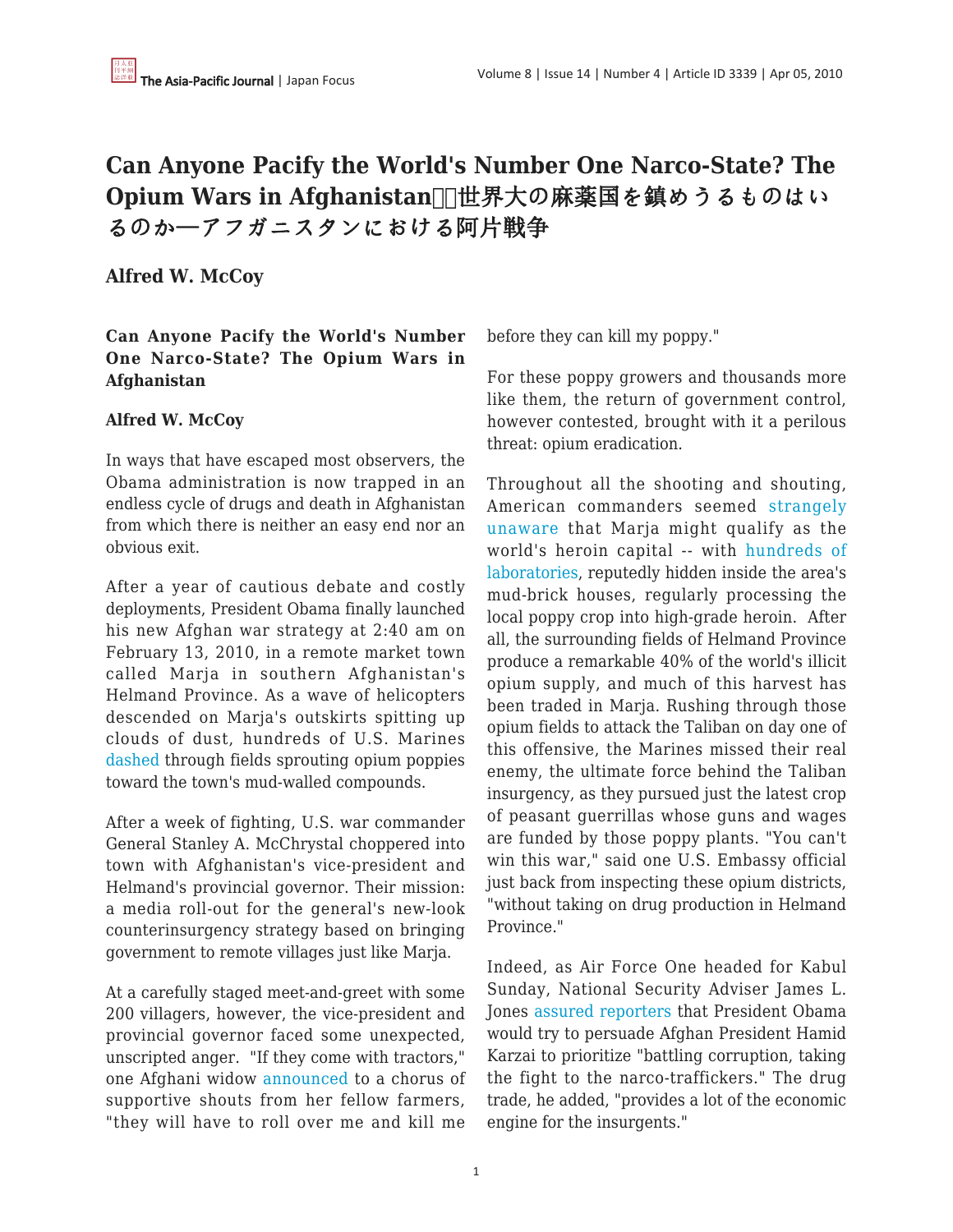Just as these Marja farmers spoiled General McChrystal's media event, so their crop has subverted every regime that has tried to rule Afghanistan for the past 30 years. During the CIA's covert war in the 1980s, opium financed the mujahedeen or "freedom fighters" (as President Ronald Reagan called them) who finally forced the Soviets to abandon the country and then defeated its Marxist client state.

In the late 1990s, the Taliban, which had taken power in most of the country, lost any chance for international legitimacy by protecting and profiting from opium -- and then, ironically, fell from power only months after reversing course and banning the crop. Since the US military intervened in 2001, a rising tide of opium has corrupted the government in Kabul while empowering a resurgent Taliban whose guerrillas have taken control of ever larger parts of the Afghan countryside.

These three eras of almost constant warfare fueled a relentless rise in Afghanistan's opium harvest -- from just 250 tons in 1979 to [8,200](http://www.unis.unvienna.org/unis/pressrels/2007/unisnar1013.html) [tons](http://www.unis.unvienna.org/unis/pressrels/2007/unisnar1013.html) in 2007. For the past five years, the Afghan opium harvest has accounted for as much as 50% of the country's gross domestic product (GDP) and provided the prime ingredient for over 90% of the world's heroin supply.

The ecological devastation and societal dislocation from these three war-torn decades has woven opium so deeply into the Afghan grain that it defies solution by Washington's best and brightest (as well as its most inept and least competent). Caroming between ignoring the opium crop and demanding its total eradication, the Bush administration dithered for seven years while heroin boomed, and in doing so helped create a drug economy that corrupted and crippled the government of its ally, President Karzai. In recent years, opium farming [has supported](http://www.newsweek.com/id/129577) 500,000 Afghan families, nearly 20% of the country's estimated population, and [funds](http://www.nytimes.com/2006/10/22/magazine/22afghanistan.html?_r=2) a Taliban insurgency that has, since 2006, spread across the countryside.

To understand the Afghan War, one basic point must be grasped: in poor nations with weak state services, agriculture is the foundation for all politics, binding villagers to the government or warlords or rebels. The ultimate aim of counterinsurgency strategy is always to establish the state's authority. When the economy is illicit and by definition beyond government control, this task becomes monumental. If the insurgents capture that illicit economy, as the Taliban have done, then the task becomes little short of insurmountable.

Opium is an illegal drug, but Afghanistan's poppy crop is still grounded in networks of social trust that tie people together at each step in the chain of production. Crop loans are necessary for planting, labor exchange for harvesting, stability for marketing, and security for shipment. So dominant and problematic is the opium economy in Afghanistan today that a question Washington has avoided for the past nine years must be asked: Can anyone pacify a full-blown narco-state?

The answer to this critical question lies in the history of the three Afghan wars in which Washington has been involved over the past 30 years -- the CIA covert warfare of the 1980s, the civil war of the 1990s (fueled at its start by \$900 million in CIA funding), and since 2001, the U.S. invasion, occupation, and counterinsurgency campaigns. In each of these conflicts, Washington has tolerated drug trafficking by its Afghan allies as the price of military success -- a policy of benign neglect that has helped make Afghanistan today the world's number one narco-state.

#### **CIA Covert Warfare, Spreading Poppy Fields, and Drug Labs: the 1980s**

Opium first emerged as a key force in Afghan politics during the CIA covert war against the Soviets, the last in a series of secret operations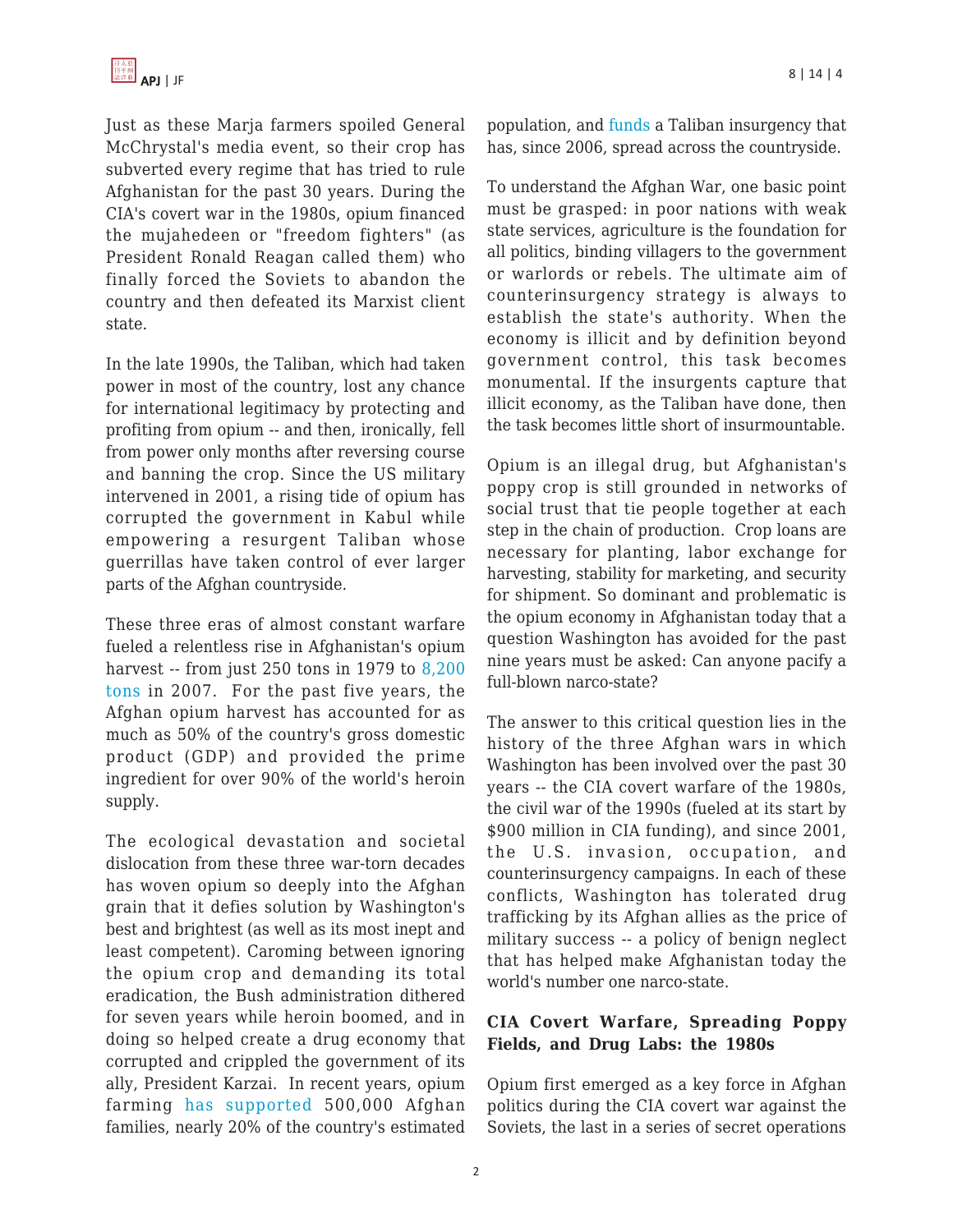that it conducted along the mountain rim-lands of Asia which stretch for 5,000 miles from Turkey to Thailand. In the late 1940s, as the Cold War was revving up, the United States first mounted covert probes of communism's Asian underbelly. For 40 years thereafter, the CIA fought a succession of secret wars along this mountain rim -- in Burma during the 1950s, Laos in the 1960s, and Afghanistan in the 1980s. In one of history's ironic accidents, the southern reach of communist China and the Soviet Union had coincided with Asia's opium zone along this same mountain rim, drawing the CIA into ambiguous alliances with the region's highland warlords.

Washington's first Afghan war began in 1979, when the Soviet Union invaded the country to save a Marxist client regime in Kabul, the Afghan capital. Seeing an opportunity to wound its Cold War enemy, the Reagan administration worked closely with Pakistan's military dictatorship in a ten-year CIA campaign to expel the Soviets.

This was, however, a covert operation unlike any other in the Cold War years. First, the collision of CIA secret operations and Soviet conventional warfare led to the devastation of Afghanistan's fragile highland ecology, damaging its traditional agriculture beyond immediate recovery, and fostering a growing dependence on the international drug trade. Of equal import, instead of conducting this covert warfare on its own as it had in Laos in the Vietnam War years, the CIA outsourced much of the operation to Pakistan's Inter-Service Intelligence (ISI), which soon became a powerful and ever more problematic ally.

When the ISI proposed its Afghan client, Gulbuddin Hekmatyar, as overall leader of the anti-Soviet resistance, Washington -- with few alternatives -- agreed. Over the next 10 years, the CIA supplied some \$2 billion to Afghanistan's mujahedeen through the ISI, half to Hekmatyar, a violent fundamentalist infamous for throwing acid at unveiled women at Kabul University and, later, murdering rival resistance leaders. As the CIA operation was winding down in May 1990, the Washington Post published a front-page article charging that its key ally, Hekmatyar, was operating a chain of heroin laboratories inside Pakistan under the protection of the ISI.

Although this area had zero heroin production in the mid-1970s, the CIA's covert war served as the catalyst that transformed the Afghan-Pakistan borderlands into the world's largest heroin producing region. As mujahedeen guerrillas captured prime agricultural areas inside Afghanistan in the early 1980s, they began collecting a revolutionary poppy tax from their peasant supporters.

Once the Afghan guerrillas brought the opium across the border, they sold it to hundreds of Pakistani heroin labs operating under the ISI's protection. Between 1981 and 1990, Afghanistan's opium production grew ten-fold - from 250 tons to 2,000 tons. After just two years of covert CIA support for the Afghan guerrillas, the U.S. Attorney General announced in 1981 that Pakistan was already the source of 60% of the American heroin supply. Across Europe and Russia, Afghan-Pakistani heroin soon captured an even larger share of local markets, while inside Pakistan itself the number of addicts soared from zero in 1979 to 1.2 million just five years later.

After investing \$3 billion in Afghanistan's destruction, Washington just walked away in 1992, leaving behind a thoroughly ravaged country with over one million dead, five million refugees, 10-20 million landmines still in place, an infrastructure in ruins, an economy in tatters, and well-armed tribal warlords prepared to fight among themselves for control of the capital. Even when Washington finally cut its covert CIA funding at the end of 1991, however, Pakistan's ISI continued to back favored local warlords in pursuit of its long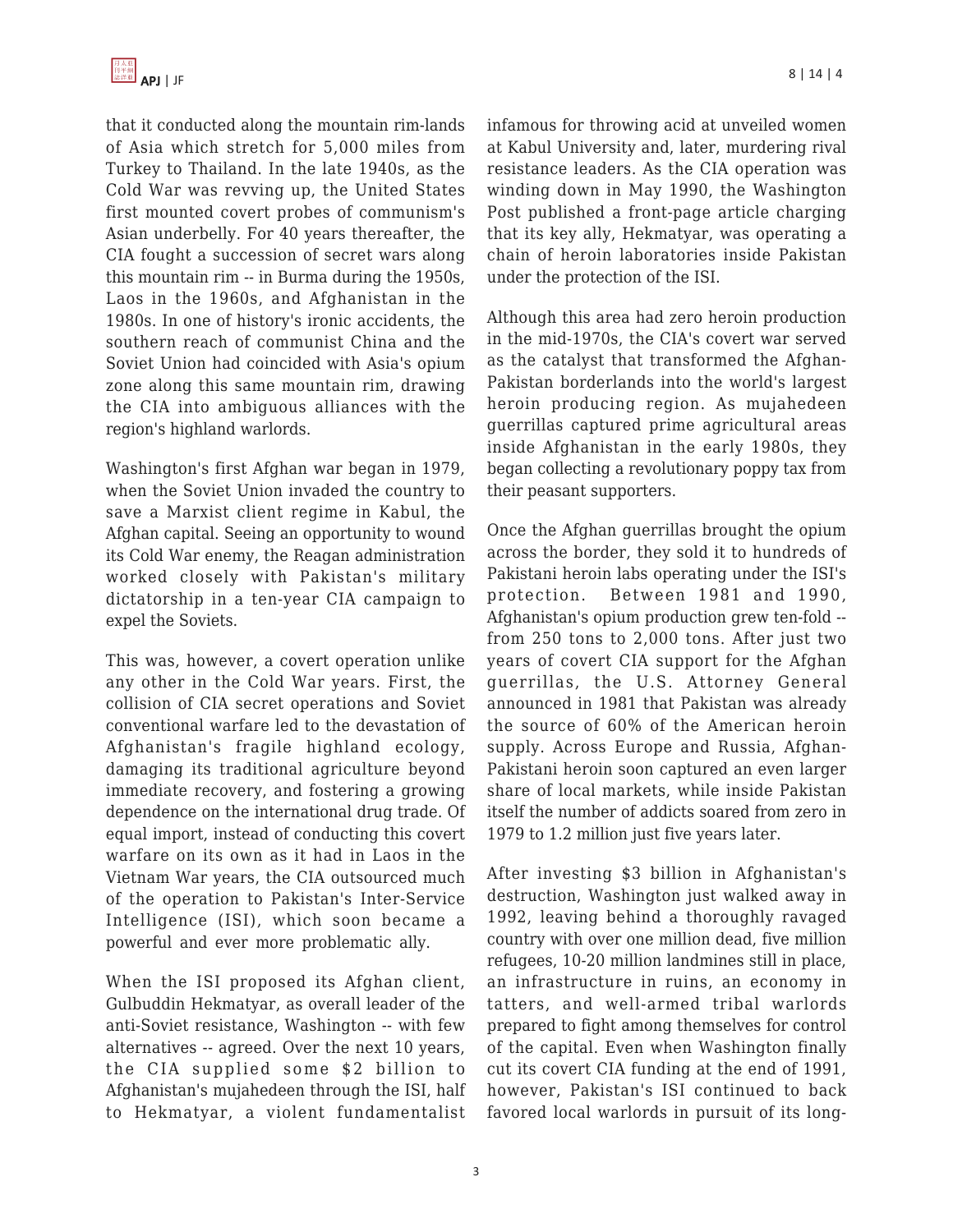term goal of installing a Pashtun client regime in Kabul.

#### **Druglords, Dragon's Teeth, and Civil Wars: the 1990s**

Throughout the 1990s, ruthless local warlords mixed guns and opium in a lethal brew as part of a brutal struggle for power. It was almost as if the soil had been sown with those dragons' teeth of ancient myth that can suddenly sprout into an army of full-grown warriors, who leap from the earth with swords drawn for war.

When northern resistance forces finally captured Kabul from the communist regime, which had outlasted the Soviet withdrawal by three years, Pakistan still backed its client Hekmatyar. He, in turn, unleashed his artillery on the besieged capital. The result: the deaths of an estimated 50,000 more Afghans. Even a slaughter of such monumental proportions, however, could not win power for this unpopular fundamentalist. So the ISI armed a new force, the Taliban and in September 1996, it succeeded in capturing Kabul, only to fight the Northern Alliance for the next five years in the valleys to the north of the capital.

During this seemingly unending civil war, rival factions leaned heavily on opium to finance the fighting, more than doubling the harvest to 4,600 tons by 1999. Throughout these two decades of warfare and a twenty-fold jump in drug production, Afghanistan itself was slowly transformed from a diverse agricultural ecosystem -- with herding, orchards, and over 60 food crops -- into the world's first economy dependent on the production of a single illicit drug. In the process, a fragile human ecology was brought to ruin in an unprecedented way.

Located at the northern edge of the annual monsoon rains, where clouds arrive from the Arabian Sea already squeezed dry, Afghanistan is an arid land. Its staple food crops have historically been sustained by irrigation systems that rely on snowmelt from the region's high mountains. To supplement staples such as wheat, Afghan tribesmen herded vast flocks of sheep and goats hundreds of miles every year to summer pasture in the central uplands. Most important of all, farmers planted perennial tree crops -- walnut, pistachio, and mulberry -- which thrived because they sink their roots deep into the soil and are remarkably resistant to the region's periodic droughts, offering relief from the threat of famine in the dry years.

During these two decades of war, however, modern firepower devastated the herds, damaged snowmelt irrigation systems, and destroyed many of the orchards. While the Soviets simply blasted the landscape with firepower, the Taliban, with an unerring instinct for their society's economic jugular, violated the unwritten rules of traditional Afghan warfare by cutting down the orchards on the vast Shamali plain north of Kabul.

All these strands of destruction knit themselves into a veritable Gordian knot of human suffering to which opium became the sole solution. Like Alexander's legendary sword, it offered a straightforward way to cut through a complex conundrum. Without any aid to restock their herds, reseed their fields, or replant their orchards, Afghan farmers -- including some 3 million returning refugees -- found sustenance in opium, which had historically been but a small part of their agriculture.

Since poppy cultivation requires nine times more labor per hectare than wheat, opium offered immediate seasonal employment to more than a million Afghans -- perhaps half of those actually employed at the time. In this ruined land and ravaged economy, opium merchants alone could accumulate capital rapidly and so give poppy farmers crop loans equivalent to more than half their annual incomes, credit critical to the survival of many poor villagers.

In marked contrast to the marginal yields the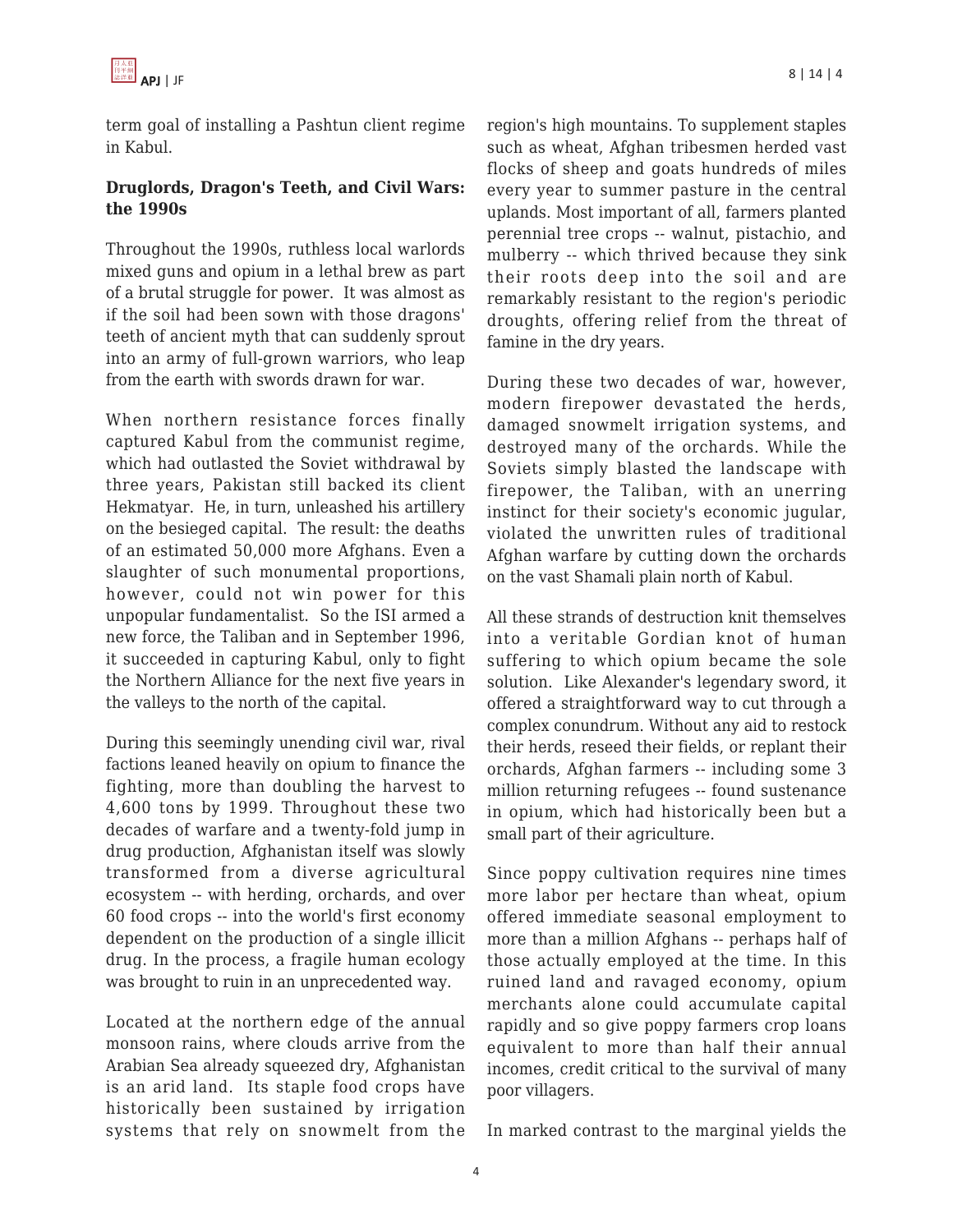country's harsh climate offers most food crops, Afghanistan proved ideal for opium. On average, each hectare of Afghan poppy land produces three to five times more than its chief competitor, Burma. Most important of all, in such an arid ecosystem, subject to periodic drought, opium uses less than half the water needed for staples such as wheat.

After taking power in 1996, the Taliban regime encouraged a nationwide expansion of opium cultivation, doubling production to 4,600 tons, then equivalent to 75% of the world's heroin supply. Signaling its support for drug production, the Taliban regime began collecting a 20% tax from the yearly opium harvest, earning an estimated \$100 million in revenues.

In retrospect, the regime's most important innovation was undoubtedly the introduction of large-scale heroin refining in the environs of the city of Jalalabad. There, hundreds of crude labs set to work, paying only a modest production tax of \$70 on every kilo of heroin powder. According to U.N. researchers, the Taliban also presided over bustling regional opium markets in Helmand and Nangarhar provinces, protecting some 240 top traders there.

During the 1990s, Afghanistan's soaring opium harvest fueled an international smuggling trade that tied Central Asia, Russia, and Europe into a vast illicit market of arms, drugs, and moneylaundering. It also helped fuel an eruption of ethnic insurgency across a 3,000-mile swath of land from Uzbekistan in Central Asia to Bosnia in the Balkans.

In July 2000, however, the Taliban leader Mullah Omar suddenly ordered a ban on all opium cultivation in a desperate bid for international recognition. Remarkably enough, almost overnight the Taliban regime used the ruthless repression for which it was infamous to slash the opium harvest by 94% to only 185 metric tons.

By then, however, Afghanistan had become dependent on poppy production for most of its taxes, export income, and employment. In effect, the Taliban's ban was an act of economic suicide that brought an already weakened society to the brink of collapse. This was the unwitting weapon the U.S. wielded when it began its military campaign against the Taliban in October 2001. Without opium, the regime was already a hollow shell and essentially imploded at the bursting of the first American bombs.

## **The Return of the CIA, Opium, and Counterinsurgency: 2001-**

To defeat the Taliban in the aftermath of 9/11, the CIA successfully mobilized former warlords long active in the heroin trade to seize towns and cities across eastern Afghanistan. In other words, the Agency and its local allies created ideal conditions for reversing the Taliban's opium ban and reviving the drug traffic. Only weeks after the collapse of the Taliban, officials were reporting an outburst of poppy planting in the heroin-heartlands of Helmand and Nangarhar. At a Tokyo international donors' conference in January 2002, Hamid Karzai, the new Prime Minister put in place by the Bush administration, issued a pro forma ban on opium growing -- without any means of enforcing it against the power of these resurgent local warlords.

After investing some three billion dollars in Afghanistan's destruction during the Cold War, Washington and its allies now proved parsimonious in the reconstruction funds they offered. At that 2002 Tokyo conference, international donors promised just four billion dollars of an estimated \$10 billion needed to rebuild the economy over the next five years. In addition, the total U.S. spending of \$22 billion for Afghanistan from 2003 to 2007 turned out to be skewed sharply toward military operations, leaving, for instance, just \$237 million for agriculture. (And as in Iraq,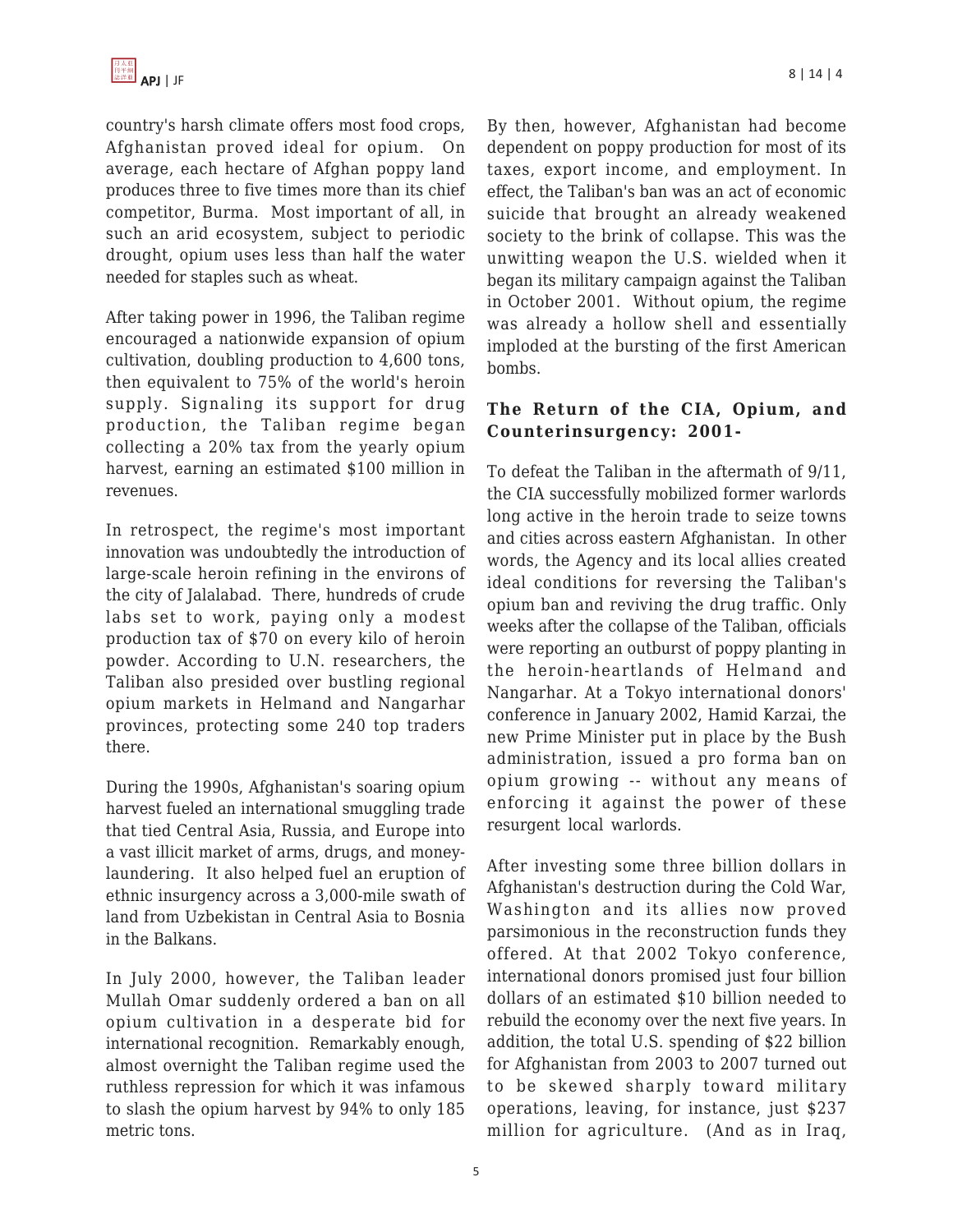

significant sums from what reconstruction funds were available simply went [into the](http://www.tomdispatch.com/post/175019/ann_jones_the_afghan_reconstruction_boondoggle) [pockets](http://www.tomdispatch.com/post/175019/ann_jones_the_afghan_reconstruction_boondoggle) of Western experts, private contractors, and their local counterparts.)

Under these circumstances, no one should have been surprised when, during the first year of the U.S. occupation, Afghanistan's opium harvest surged to 3,400 tons. Over the next five years, international donors would contribute \$8 billion to rebuild Afghanistan, while opium would infuse nearly twice that amount, \$14 billion, directly into the rural economy without any deductions by either those Western experts or Kabul's bloated bureaucracy.

While opium production continued its relentless rise, the Bush administration downplayed the problem, outsourcing narcotics control to Great Britain and police training to Germany. As the lead agency in Allied operations, Donald Rumsfeld's Defense Department [regarded](http://www.nytimes.com/2007/05/16/world/asia/16drugs.html) opium as a distraction from its main mission of defeating the Taliban (and, of course, invading Iraq). Waving away the problem in late 2004, President Bush [said](http://www.nytimes.com/2007/05/16/world/asia/16drugs.html) he did not want to "waste another American life on a narco-state.'' Meanwhile, in their counterinsurgency operations, U.S. forces worked closely with local warlords who proved to be leading druglords.

After five years of the U.S. occupation, Afghanistan's drug production had swelled to unprecedented proportions. In August 2007, the U.N. [reported](http://www.unodc.org/unodc/en/press/releases/2007-08-27.html) that the country's record opium crop covered almost 500,000 acres, an area larger than all the coca fields in Latin America. From a modest 185 tons at the start of American intervention in 2001, Afghanistan [now produced](http://www.unis.unvienna.org/unis/pressrels/2007/unisnar1013.html) 8,200 tons of opium, a remarkable 53% of the country's GDP and 93% of global heroin supply.

In this way, Afghanistan became the world's first true "narco-state." If a cocaine traffic that provided just 3% of Colombia's GDP could bring in its wake endless violence and powerful cartels capable of corrupting that country's government, then we can only imagine the consequences of Afghanistan's dependence on opium for more than 50% of its entire economy.

At a drug conference in Kabul this month, the head of Russia's Federal Narcotics Service [estimated](http://ca.news.yahoo.com/s/afp/100317/world/afghanistan_russia_crime_drugs_diplomacy) the value of Afghanistan's current opium crop at \$65 billion. Only \$500 million of that vast sum goes to Afghanistan's farmers, \$300 million to the Taliban guerrillas, and the \$64 billion balance "to the drug mafia," leaving ample funds to corrupt the Karzai government in a nation whose total GDP is only \$10 billion.

Indeed, opium's influence is [so pervasive](http://www.cigionline.org/blogs/2010/3/battle-marjah) that many Afghan officials, from village leaders to Kabul's police chief, the defense minister, and [the president's brother](http://www.nytimes.com/2009/10/28/world/asia/28intel.html), have been tainted by the traffic. So cancerous and crippling is this corruption that, according to [recent U.N.](http://www.huffingtonpost.com/2010/01/20/afghanistan-corruption-cr_n_429411.html) [estimates,](http://www.huffingtonpost.com/2010/01/20/afghanistan-corruption-cr_n_429411.html) Afghans are forced to spend a stunning \$2.5 billion in bribes. Not surprisingly, the government's repeated attempts at opium eradication have been thoroughly compromised by what the U.N. has called "corrupt deals between field owners, village elders, and eradication teams."

Not only have drug taxes funded an expanding guerrilla force, but the Taliban's role in protecting opium farmers and the heroin merchants who rely on their crop gives them real control over the core of the country's economy. In January 2009, the U.N. and anonymous U.S. "intelligence officials" estimated that drug traffic provided Taliban insurgents with \$400 million a year. "Clearly," [commented](http://articles.baltimoresun.com/2009-01-24/news/0901230216_1_afghanistan-narcotics-senior-officials) Defense Secretary Robert Gates, "we have to go after the drug labs and the druglords that provide support to the Taliban and other insurgents."

In mid-2009, the U.S. embassy [launched](http://www.globalpost.com/dispatch/afghanistan/100119/afghanistan-corruption-us-investigation?page=0,0) a multi-agency effort, called the Afghan Threat Finance Cell, to cut Taliban drug monies through financial controls. But one American official soon compared this effort to "punching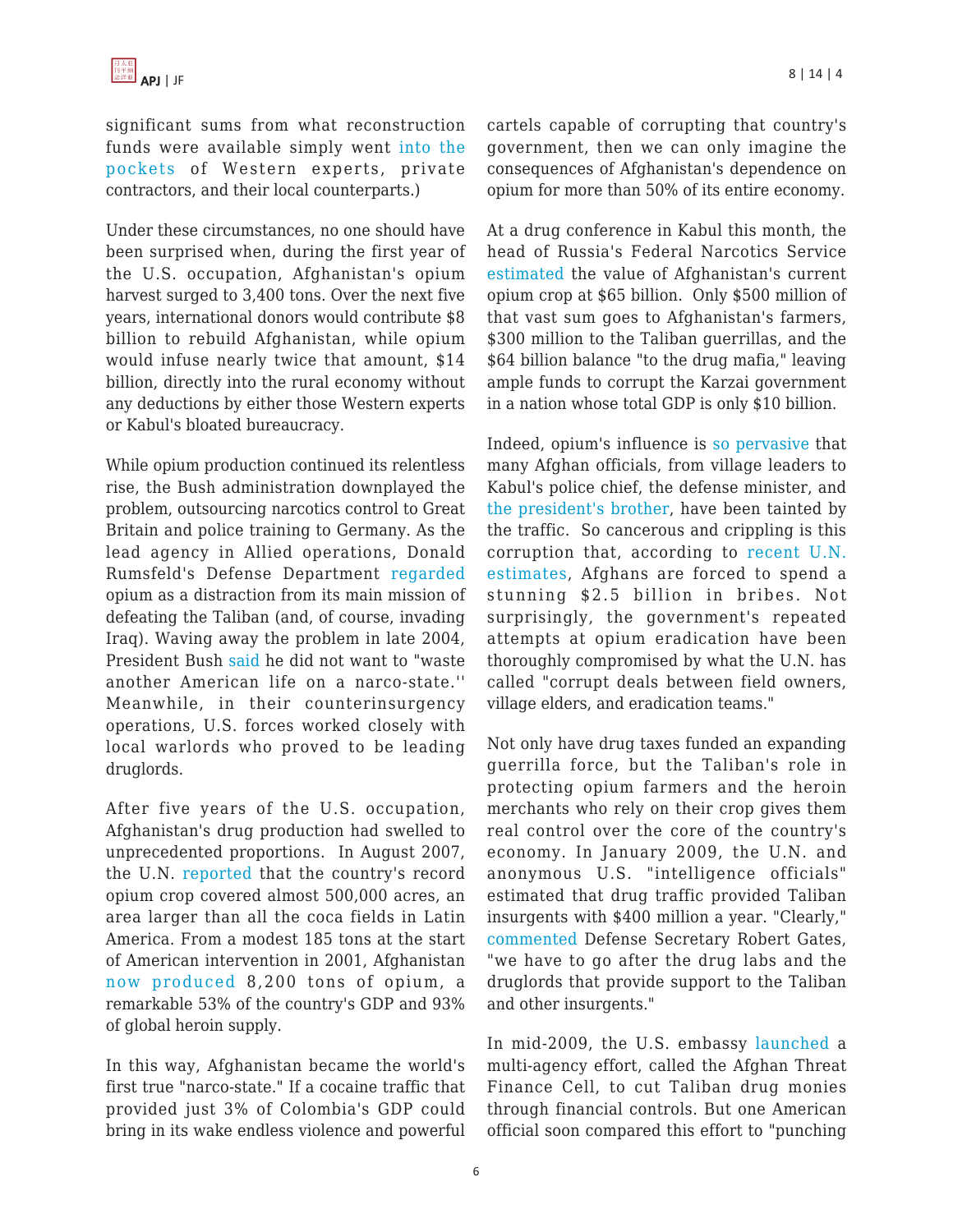jello." By August 2009, a frustrated Obama administration had [ordered](http://abcnews.go.com/Blotter/story?id=8295405) the U.S. military to "kill or capture" 50 Taliban-connected druglords who were placed on a classified "kill list."

Since the record crop of 2007, opium production has, in fact, [declined somewhat](http://www.unodc.org/unodc/en/frontpage/2009/September/afghan-opium-production-in-significant--decline.html) -- to 6,900 tons last year (still over 90% of the world's opium supply). While U.N. analysts attribute this 20% reduction largely to eradication efforts, a more likely cause has been the global glut of heroin that came with the Afghan opium boom, and which had depressed the price of poppies by 34%. In fact, even this reduced Afghan opium crop is still far above total world demand, which the U.N. [estimates](http://www.un.org/apps/news/story.asp?NewsID=31918&Cr=afghan&Cr1) at 5,000 tons per annum.

Preliminary reports on the 2010 Afghan opium harvest, which starts next month, indicate that the drug problem is not going away. Some U.S. officials who have surveyed Helmand's opium heartland see signs of an expanded crop. Even the U.N. drug experts who have predicted a continuing decline in production are [not](http://www.un.org/apps/news/story.asp?NewsID=33727&Cr=afghan&Cr1=) [optimistic](http://www.un.org/apps/news/story.asp?NewsID=33727&Cr=afghan&Cr1=) about long-term trends. Opium prices might decline for a few years, but the price of wheat and other staple crops is dropping even faster, leaving poppies as by far the most profitable crop for poor Afghan farmers.

#### **Ending the Cycle of Drugs and Death**

With its forces now planted in the dragon's teeth soil of Afghanistan, Washington is locked into what looks to be an unending cycle of drugs and death. Every spring in those rugged mountains, the snows melt, the opium seeds sprout, and a fresh crop of Taliban fighters takes to the field, many to die by lethal American fire. And the next year, the snows melt again, fresh poppy shoots break through the soil, and a new crop of teen-aged Taliban fighters pick up arms against America, spilling more blood. This cycle has been repeated for the past ten years and, unless something changes, can continue indefinitely.

Is there any alternative? Even were the cost of rebuilding Afghanistan's rural economy -- with its orchards, flocks, and food crops -- as high as \$30 billion or, for that matter, \$90 billion dollars, the money is at hand. By conservative estimates, the [cost](http://www.nytimes.com/2009/12/02/world/asia/02prexy.html) of President Obama's ongoing surge of 30,000 troops alone is \$30 billion a year. So just bringing those 30,000 troops home would create ample funds to begin the rebuilding of rural life in Afghanistan, making it possible for young farmers to begin feeding their families without joining the Taliban's army.

Short of another precipitous withdrawal akin to 1991, Washington has no realistic alternative to the costly, long-term reconstruction of Afghanistan's agriculture. Beneath the gaze of an allied force that now numbers about 120,000 soldiers, opium has fueled the Taliban's growth into an omnipresent shadow government and an effective guerrilla army. The idea that our expanded military presence might soon succeed in driving back that force and handing over pacification to the [illiterate,](http://www.nytimes.com/2010/02/03/world/asia/03afghan.html) drug-addicted [Afghan police](http://www.tomdispatch.com/blog/175220/tomgram%3A_pratap_chatterjee%2C_failing_afghanistan%27s_cops_/) and [army](http://www.tomdispatch.com/post/175128/ann_jones_us_or_them_in_afghanistan) remains, for the time being, a fantasy. Quick fixes like paying poppy farmers not to plant, something British and Americans have both tried, can backfire and end up actually promoting yet more opium cultivation. Rapid drug eradication without alternative employment, something the private contractor DynCorp tried [so](http://www.britannica.com/bps/additionalcontent/18/37013616/The-Folly-of-Afghan-Opium-Eradication) [disastrously](http://www.britannica.com/bps/additionalcontent/18/37013616/The-Folly-of-Afghan-Opium-Eradication) under a \$150 million contract in 2005, would simply plunge Afghanistan into more misery, stoking mass anger and destabilizing the Kabul government further.

So the choice is clear enough: we can continue to fertilize this deadly soil with yet more blood in a brutal war with an uncertain outcome -- for both the United States and the people of Afghanistan. Or we can begin to withdraw American forces while helping renew this ancient, arid land by replanting its orchards,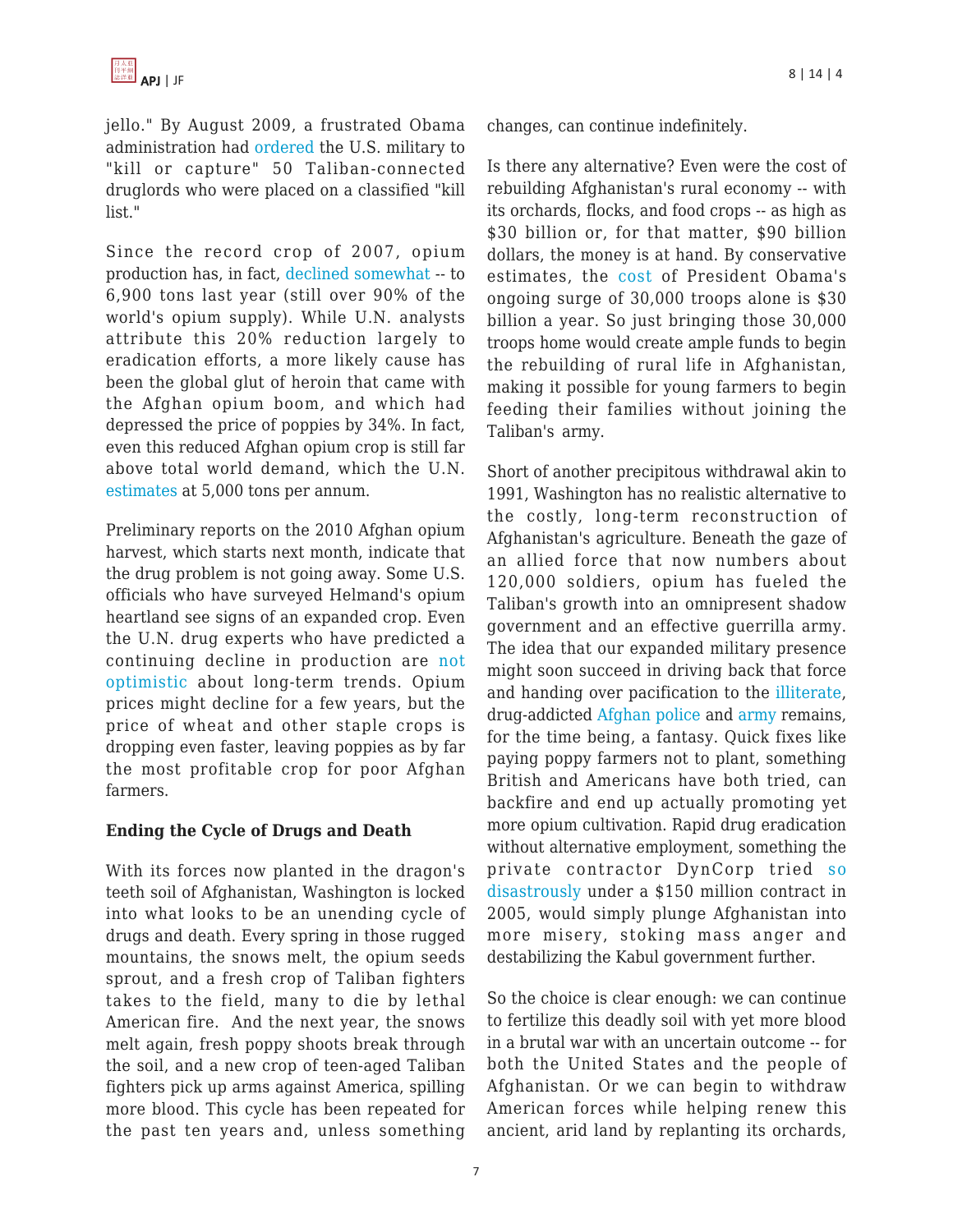replenishing its flocks, and rebuilding the irrigation systems ruined in decades of war.

At this point, our only realistic choice is this sort of serious rural development -- that is, reconstructing the Afghan countryside through countless small-scale projects until food crops become a viable alternative to opium. To put it simply, so simply that even Washington might understand, you can only pacify a narco-state when it is no longer a narco-state.

[Alfred W. McCoy](http://www.tomdispatch.com/authors/alfredmccoy) is the J.R.W. Smail Professor of History at the University of Wisconsin-Madison. He is the author of [The Politics of](http://www.amazon.com/dp/1556524838/?tag=theasipacjo0b-20) [Heroin: CIA Complicity in the Global Drug](http://www.amazon.com/dp/1556524838/?tag=theasipacjo0b-20) [Trade](http://www.amazon.com/dp/1556524838/?tag=theasipacjo0b-20), which probes the conjuncture of illicit narcotics and covert operations over half a century. His latest book, [Policing America's](http://www.amazon.com/dp/0299234142/?tag=theasipacjo0b-20) [Empire: The United States, the Philippines, and](http://www.amazon.com/dp/0299234142/?tag=theasipacjo0b-20) [the Rise of the Surveillance State](http://www.amazon.com/dp/0299234142/?tag=theasipacjo0b-20), explores the influence of overseas counterinsurgency operations on the spread of internal security measures at home.

He wrote this article for [TomDispatch](http://www.tomdispatch.com). A Regular Antidote to the Mainstream Media.

To check out the latest TomCast audio interview in which McCoy discusses just who is complicit in the Afghan opium trade, click [here](http://tomdispatch.blogspot.com/2010/03/taming-dragon.html) or, if you prefer to download it to your iPod, [here.](http://itunes.apple.com/us/podcast/tomcast-from-tomdispatch-com/id357095817)

Copyright 2010 Alfred W. McCoy

Recommended citation: Alfred W. McCoy, "Can Anyone Pacify the World's Number One Narco-State? The Opium Wars in Afghanistan," The Asia-Pacific Journal, 14-4-10, April 5, 2010.

See also: Peter Dale Scott, [America's Drug-](http://japanfocus.org/-Peter_Dale-Scott/3340)[Addicted War in Afghanistan: Time to Fight the](http://japanfocus.org/-Peter_Dale-Scott/3340) [Drug Problem In Washington, Not Just in Kabul](http://japanfocus.org/-Peter_Dale-Scott/3340)

See the following articles on related subjects: Alfred W. McCoy, America's Dictators. From Ngo Dinh Diem to Hamid Karzai

Peter Dale Scott, [America's Afghanistan: The](http://japanfocus.org/-Peter_Dale-Scott/3145) [National Security and a Heroin-Ravaged State](http://japanfocus.org/-Peter_Dale-Scott/3145)

Peter Dale Scott, [Martial Law, the Financial](http://japanfocus.org/-Peter_Dale-Scott/3010) [Bailout, and the Afghan and Iraq Wars](http://japanfocus.org/-Peter_Dale-Scott/3010)

Jeremy Kuzmarov, [American Police Training](http://japanfocus.org/-Jeremy-Kuzmarov/3319) [and Political Violence: From the Philippines](http://japanfocus.org/-Jeremy-Kuzmarov/3319) [Conquest to the Killing Fields of Afghanistan](http://japanfocus.org/-Jeremy-Kuzmarov/3319) [and Iraq](http://japanfocus.org/-Jeremy-Kuzmarov/3319)

MK Bhadrakumar, [Afghanistan, Iran and US-](http://japanfocus.org/-M_K-Bhadrakumar/2996)[Russian Conflict](http://japanfocus.org/-M_K-Bhadrakumar/2996)

Peter Van Agtmael, [All You Need is Heroin:](http://bagnewsnotes.typepad.com/bagnews/2007/11/all-you-need-is.html) [U.S. Troops in Their Own Hand](http://bagnewsnotes.typepad.com/bagnews/2007/11/all-you-need-is.html)